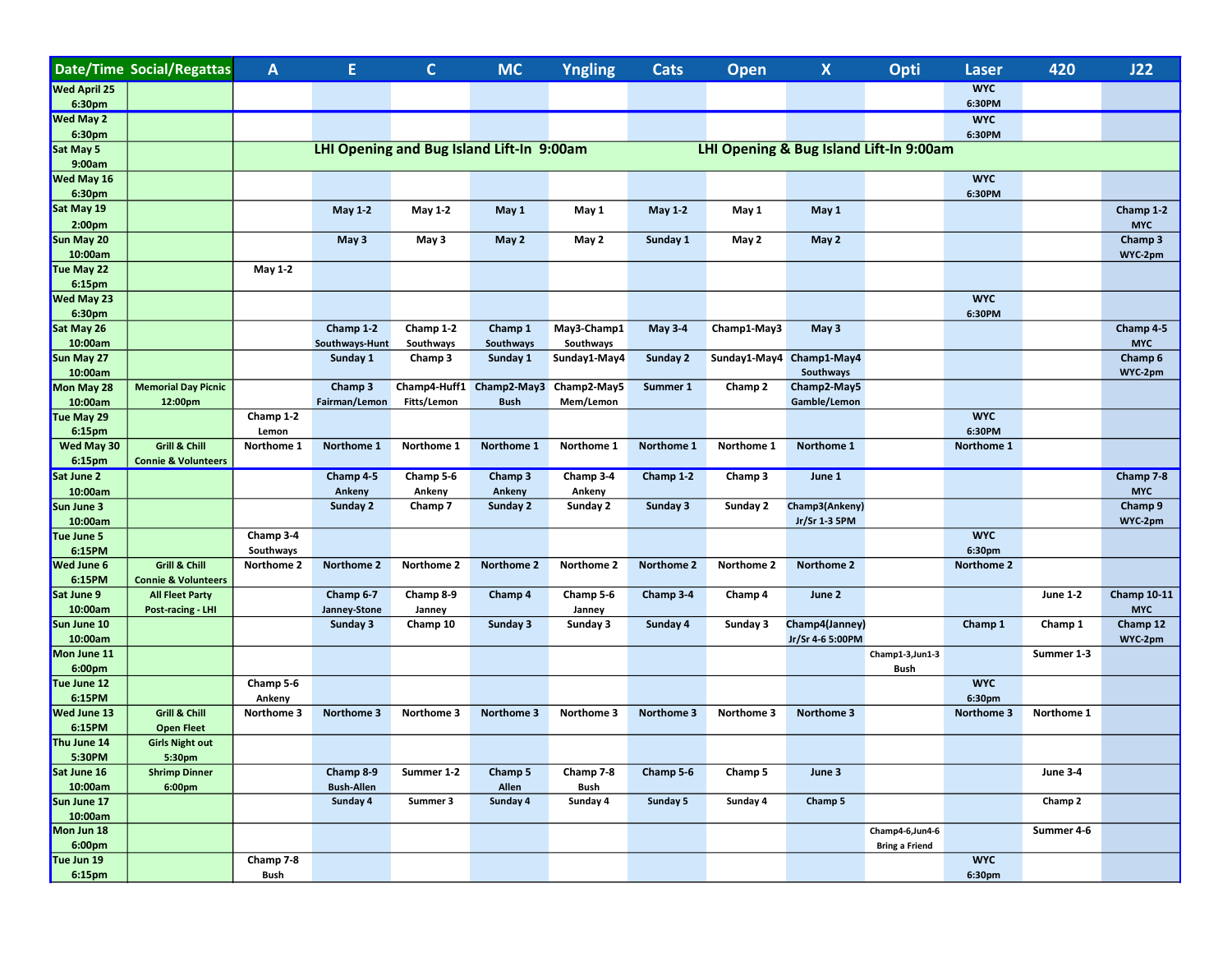|                       | <b>Date/Time Social/Regattas</b>                        | $\mathbf{A}$         | E.                           | $\mathbf C$                     | <b>MC</b>                  | <b>Yngling</b>           | <b>Cats</b>        | <b>Open</b> | $\pmb{\mathsf{X}}$               | Opti                                   | <b>Laser</b>         | 420                                   | J22 |
|-----------------------|---------------------------------------------------------|----------------------|------------------------------|---------------------------------|----------------------------|--------------------------|--------------------|-------------|----------------------------------|----------------------------------------|----------------------|---------------------------------------|-----|
| Wed Jun 20            | <b>Grill &amp; Chill</b>                                | Northome 4           | Northome 4                   | Northome 4                      | <b>Northome 4</b>          | Northome 4               | Northome 4         | Northome 4  | Northome 4                       |                                        | Northome 4           | Northome 2                            |     |
| 6:15pm<br>Fri Jun 22  | <b>MC Fleet</b>                                         |                      |                              |                                 |                            |                          |                    |             |                                  | <b>Brad Robinson</b>                   |                      | <b>TCYS WBSS</b>                      |     |
| Sat Jun 23<br>10:00am |                                                         |                      | <b>Champ 10-11</b>           | <b>Champ 11-12</b>              | Champ 6 -<br>2nd Chance 1  | Champ 9-10               | Champ 7-8          | Champ 6     | June 4                           | Victory - TCYS                         |                      | <b>June 5-6</b>                       |     |
| Sun Jun 24<br>10:00am |                                                         |                      | Sunday 5                     | Champ 13                        | Sunday 5                   | Sunday 5                 | Sunday 6           | Sunday 5    | Champ 6                          |                                        |                      | Champ 3                               |     |
| Mon Jun 25<br>6:00pm  |                                                         |                      |                              |                                 |                            |                          |                    |             | Jr/Sr 7-9,5pm                    | Champ7-9, Jun7-9<br><b>Movie Night</b> |                      | Summer 7-9                            |     |
| Tue Jun 26<br>6:15pm  |                                                         | <b>Hazard Cup</b>    |                              |                                 |                            |                          |                    |             |                                  |                                        | <b>WYC</b><br>6:30pm |                                       |     |
| Wed Jun 27<br>6:15pm  | <b>Grill &amp; Chill</b>                                | Northome 5           | Northome 5                   | Northome 5                      | Northome 5                 | Northome 5               | Northome 5         | Northome 5  | Northome 5<br><b>Kenny Allen</b> |                                        | Northome 5           | Northome 3                            |     |
| Fri Jun 29            | <b>Cottagewood Store</b><br>& Band Night                |                      |                              |                                 |                            |                          |                    |             |                                  |                                        |                      | <b>TCYS WBSS</b>                      |     |
| Sat Jun 30<br>10:00am |                                                         |                      | <b>Champ 12-13</b>           | <b>Champ 14-15</b>              | Champ 7 -<br>2nd Chance 2  | <b>Champ 11-12</b>       | Champ 9-10         | Champ 7     | Summer 1                         |                                        |                      | <b>June 7-8</b>                       |     |
| Sun Jul 1<br>10:00am  |                                                         |                      | Sunday 6                     | Sunday 1                        | Sunday 6                   | Sunday 6                 | Sunday 7           | Sunday 6    | Champ 7(Bush)<br>Jr/Sr 10-12,5pm |                                        |                      | Champ 4                               |     |
| Mon Jul 2<br>6:00pm   |                                                         |                      |                              |                                 |                            |                          |                    |             |                                  | <b>July 1-3</b><br>Deephaven Cup       |                      | <b>Summer 10-12</b>                   |     |
| Tues Jul 3<br>6:00pm  | 4th of July<br><b>Family Party</b>                      | Champ 9              |                              |                                 |                            |                          |                    |             |                                  |                                        |                      |                                       |     |
| Wed Jul 4<br>10:00am  | 4th of July Picnic 12pm<br><b>Evening - Open Grills</b> |                      | Champ 14<br><b>Indep Day</b> | Champ 16 -<br>Huff <sub>2</sub> | Champ 8<br>Carpenter       | Champ 13                 | Champ 11           | Champ 8     | Champ 8<br>Hurd                  |                                        |                      | Champ 5                               |     |
| Sat Jul 7<br>10:00am  |                                                         |                      | <b>Champ 15-16</b>           | Champ 17                        | Champ 9 -<br>2nd Chance 3  | Champ14-Sum1             | <b>Champ 12-13</b> | Champ 9     | Summer 2                         |                                        |                      | <b>July 1-2</b>                       |     |
| Sun Jul 8<br>10:00am  |                                                         |                      | Summer 1                     | Summer 4                        | Sum 1-Sun 7                | Sunday 7                 | Sunday 8           | Sunday 7    | Champ 9<br>Jr/Sr 13-15,5pm       |                                        |                      | Jr. Olympics<br>No racing             |     |
| Mon Jul 9<br>6:00pm   |                                                         |                      |                              |                                 |                            |                          |                    |             |                                  | <b>Champ 10-12</b><br><b>July 4-6</b>  |                      | <b>Summer 13-15</b>                   |     |
| Tue Jul 10<br>6:15pm  |                                                         | 9-10 Champ<br>Janney |                              |                                 |                            |                          |                    |             | <b>Gale Burton</b><br>10:00am    |                                        | <b>WYC</b><br>6:30pm |                                       |     |
| Wed Jul 11<br>6:15pm  | Grill & Chill<br>A fleet                                | Northome 6           | Northome 6                   | Northome 6                      | Northome 6                 | Northome 6               | Northome 6         | Northome 6  | Northome 6                       |                                        | Northome 6           | Northome 4                            |     |
| Fri Jul 13            |                                                         |                      |                              |                                 |                            |                          |                    |             |                                  |                                        |                      | <b>TCYS LCSS</b>                      |     |
| Sat Jul 14<br>10:00am |                                                         |                      | Summer 2                     | Summer 5                        | Summer 2                   | Champ15-Sum2 Champ 14-15 |                    | Champ 10    | Summer 3                         |                                        |                      | <b>July 3-4</b>                       |     |
| Sun Jul 15<br>10:00am |                                                         |                      | Sunday 7                     | Summer 6<br><b>Bush</b>         | Sunday 8                   | Sunday 8                 | Sunday 9           | Sunday 8    | Champ 10<br>Gluek                |                                        |                      | Champ 6                               |     |
| Mon Jul 16<br>6:00pm  |                                                         |                      |                              |                                 |                            |                          |                    |             |                                  | <b>Champ 13-15</b><br><b>July 7-9</b>  |                      | <b>Area K Qualifiers</b><br>No racing |     |
| Tue Jul 17<br>6:15pm  |                                                         | <b>Champ 11-12</b>   |                              |                                 |                            |                          |                    |             |                                  |                                        | <b>WYC</b><br>6:30pm |                                       |     |
| Wed Jul 18<br>6:15pm  | Grill & Chill<br><b>Yngling fleet</b>                   | Northome 7           | Northome 7                   | Northome 7                      | Northome 7                 | Northome 7               | Northome 7         | Northome 7  | Northome 7                       |                                        | Northome 7           | Area K Qual.<br>No racing             |     |
| Sat Jul 21<br>10:00am | <b>LMSS Fundraiser</b><br>6:00pm                        |                      | <b>Champ 17-18</b>           | Champ 18-19                     | Champ 10 -<br>2nd Chance 4 | Champ16-Sum3             | Summer 3-4         | Champ 11    | <b>TRASH</b><br>Regatta          |                                        |                      | <b>July 5-6</b>                       |     |
| Sun Jul 22<br>10:00am |                                                         |                      | Sunday 8                     | Summer 7                        | Sunday 9                   | Sunday 9                 | Sunday 10          | Sunday 9    | <b>TRASH</b><br>Regatta          |                                        |                      | Champ 7                               |     |
| Mon Jul 23<br>6:00pm  |                                                         |                      |                              |                                 |                            |                          |                    |             |                                  |                                        |                      | <b>Summer 13-15</b>                   |     |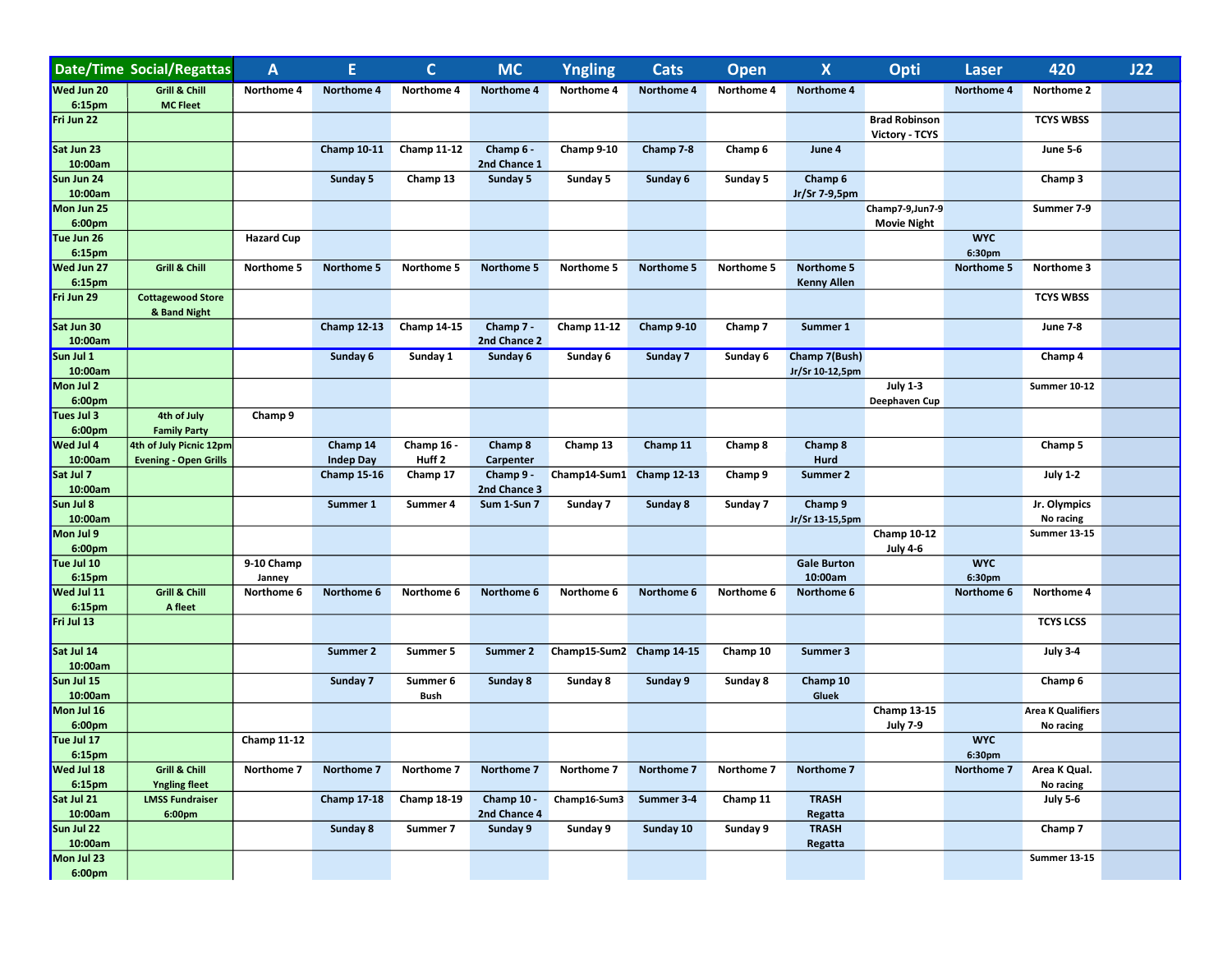|                              | <b>Date/Time Social/Regattas</b>                           | $\mathsf{A}$       | E                                        | $\mathbf C$                     | <b>MC</b>                      | Yngling                                | <b>Cats</b>                           | Open                        | $\pmb{\mathsf{X}}$   | Opti               | <b>Laser</b>         | 420                  | J22 |
|------------------------------|------------------------------------------------------------|--------------------|------------------------------------------|---------------------------------|--------------------------------|----------------------------------------|---------------------------------------|-----------------------------|----------------------|--------------------|----------------------|----------------------|-----|
| Tue Jul 24<br>6:15pm         |                                                            | <b>Champ 13-14</b> |                                          |                                 |                                |                                        |                                       |                             |                      |                    | <b>WYC</b><br>6:30pm |                      |     |
| Wed Jul 25                   | <b>Grill &amp; Chill</b>                                   | Northome 8         | <b>Northome 8</b>                        | Northome 8                      | Northome 8                     | Northome 8                             | Northome 8                            | Northome 8                  | Northome 8           |                    | Northome 8           | Northome 5           |     |
| 6:15pm                       | <b>E</b> fleet                                             |                    |                                          |                                 |                                |                                        |                                       |                             |                      |                    |                      |                      |     |
| Sat Jul 28<br>10:00am        |                                                            |                    | Summer 3                                 | <b>Champ 20-21</b>              | Champ 11 -<br>2nd Chance 5     | Champ17-Sum4                           | <b>Champ 16-17</b>                    | Champ 12                    | Summer 5             |                    |                      | 7-8 July             |     |
| Sun Jul 29                   |                                                            |                    | Sunday 9                                 | Summer 8                        | Sunday 10                      | Sunday 10                              | Sunday 11                             | Sunday 10                   | Champ 11             |                    |                      | Champ 8              |     |
| 10:00am<br>Mon Jul 30        |                                                            |                    |                                          |                                 |                                |                                        |                                       |                             |                      |                    |                      | <b>Summer 16-18</b>  |     |
| 6:00pm                       |                                                            |                    |                                          |                                 |                                |                                        |                                       |                             |                      |                    |                      |                      |     |
| Tue Jul 31<br>6:15pm         |                                                            | <b>Champ 15-16</b> |                                          |                                 |                                |                                        |                                       |                             |                      |                    | <b>WYC</b><br>6:30pm |                      |     |
| Wed Aug 1                    | Grill & Chill                                              | Northome 9         | Northome 9                               | Northome 9                      | Northome 9                     | Northome 9                             | Northome 9                            | Northome 9                  | Northome 9           |                    | Northome 9           | Northome 6           |     |
| 6:15pm                       | <b>MYC Foundation</b>                                      |                    |                                          |                                 |                                |                                        |                                       |                             |                      |                    |                      |                      |     |
| Fri Aug 3                    |                                                            |                    |                                          |                                 |                                |                                        |                                       |                             |                      |                    |                      | <b>TCYS WCSC</b>     |     |
| Sat Aug 4                    |                                                            |                    | (InterLakes                              | Summer 9                        | Champ 12                       | Summer 5                               | <b>Champ 17-18</b>                    | Champ 14                    | Summer 6             |                    |                      | August 1-2           |     |
| 10:00am                      |                                                            |                    | Clear Lake, IA)                          |                                 |                                |                                        |                                       |                             |                      |                    |                      |                      |     |
| Sun Aug 5<br>10:00am         |                                                            |                    | (InterLakes                              | Summer 10                       | Summer 3                       | Summer 6                               | Sunday 12                             | Sunday 12                   | Champ 11             |                    |                      | Champ 9              |     |
| Mon Aug 6                    |                                                            |                    | Clear Lake, IA)                          |                                 |                                |                                        |                                       |                             |                      | <b>Champ 16-18</b> |                      | Summer 19-21         |     |
| 6:00pm                       |                                                            |                    |                                          |                                 |                                |                                        |                                       |                             |                      | Irish Cup 1-3      |                      |                      |     |
| Tue Aug 7<br>6:15pm          |                                                            | <b>Champ 17-18</b> |                                          |                                 |                                |                                        |                                       |                             |                      |                    | <b>WYC</b><br>6:30pm |                      |     |
| Wed Aug 8                    | <b>Grill &amp; Chill</b>                                   | Northome 10        | Northome 10                              | Northome 10                     | Northome 10                    | Northome 10                            | Northome 10                           | Northome 10                 | Northome 10          |                    | Northome 10          | Northome 7           |     |
| 6:00pm                       | <b>Connie &amp; Volunteers</b>                             |                    |                                          |                                 |                                |                                        |                                       |                             |                      |                    |                      |                      |     |
| Sat Aug 11<br>10:00am        |                                                            |                    | Summer 4                                 | Summer 11                       | Summer 4-5                     | Summer 7<br>Lighthouse                 | Summer 5-6                            | Champ 14                    | Summer 7             |                    |                      | August 3-4           |     |
| Sun Aug 12                   |                                                            |                    |                                          |                                 |                                |                                        |                                       |                             |                      |                    |                      |                      |     |
| <b>Through</b><br>Sun Aug 19 | <b>ILYA Champs</b>                                         |                    |                                          |                                 |                                | ILYA Championships at MYC: A, E, C, MC |                                       |                             |                      |                    |                      |                      |     |
| Mon Aug 20                   |                                                            |                    |                                          |                                 |                                |                                        |                                       |                             |                      | Cottagewood        |                      | <b>MYC Team</b>      |     |
| 6:00pm                       |                                                            |                    |                                          |                                 |                                |                                        |                                       |                             |                      | <b>Cup 1-3</b>     |                      | Regatta              |     |
| Tue Aug 21<br>5:45pm         |                                                            | Sunset 1-2         |                                          |                                 |                                |                                        |                                       |                             |                      |                    | <b>WYC</b><br>6:30pm |                      |     |
| Wed Aug 22                   | Grill & Chill                                              | Northome 11        | Northome 11                              | Northome 11                     | Northome 11                    | Northome 11                            | Northome 11                           | Northome 11                 | Northome 11          |                    | Northome 11          | Northome 8           |     |
| 6:00pm                       | <b>Connie &amp; Volunteers</b>                             |                    |                                          |                                 |                                |                                        |                                       |                             |                      |                    |                      |                      |     |
| Sat Aug 25<br>10:00am        | <b>Burton Cup Corn Roast</b><br>Open/Cat/C - 6:00pm        | /MS Cup            | Burton/Volante Burton/Volante<br>/MS Cup | <b>Burton/MS Cup</b>            | <b>Burton/Magic</b><br>/MS Cup | <b>Burton/MS Cup</b>                   |                                       | Burton/MS Cup Burton/MS Cup | <b>Burton/MS Cup</b> |                    |                      | <b>Burton/MS Cup</b> |     |
| Sun Aug 26                   |                                                            |                    | Sunday 10                                | Summer 12                       | Sunday 11                      | Summer 8                               | Sunday 15                             | Sunday 14                   | Champ 12             |                    |                      | Champ 9              |     |
| 10:00am                      |                                                            |                    |                                          |                                 |                                |                                        |                                       |                             |                      |                    |                      |                      |     |
| Mon Aug 27                   |                                                            |                    |                                          |                                 |                                |                                        |                                       |                             |                      | Fall Color 1-3     |                      | Summer 22-24         |     |
| 6:00pm                       |                                                            |                    |                                          |                                 |                                |                                        |                                       |                             |                      |                    |                      |                      |     |
| Tue Aug 28<br>5:45pm         |                                                            | Sunset 1-2         |                                          |                                 |                                |                                        |                                       |                             |                      |                    | <b>WYC</b><br>6:30pm |                      |     |
| Wed Aug 29<br>6:00pm         | <b>Grill &amp; Chill</b><br><b>Connie &amp; Volunteers</b> |                    |                                          |                                 |                                |                                        | <b>Champion of Champions: MYC/WYC</b> |                             |                      |                    |                      |                      |     |
| Sat Sep 1                    | <b>Labor Day Wknd Party</b>                                | Savage 1           | <b>Champ 19-20</b>                       | <b>Champ 22-23</b>              | Champ 13                       | Savage 1                               | Savage 1                              | Savage 1                    | Savage 1             |                    |                      | Savage 1             |     |
| 10:00am                      | & Band Night 6:00pm                                        |                    | Savage 1-2                               | Savage 1-2                      | Savage 1                       |                                        |                                       |                             |                      |                    |                      |                      |     |
| Sun Sep 2<br>10:00am         |                                                            | Savage 2           | Savage 3                                 | Champ 24-Savg 3                 | Savage 2                       | Savage 2                               | Savage 2                              | Savage 2                    | Sav 2-Champ 13       |                    |                      | Savage 2             |     |
| Mon Sep 3                    |                                                            | Savage 3           |                                          | Champ 21-Savg 4 Champ 25-Savg 4 | Savage 3                       | Savage 3                               | Savage 3                              | Savage 3                    | Savage 3             |                    |                      | Savage 3             |     |
| 10:00am                      |                                                            |                    |                                          | Huff <sub>3</sub>               |                                |                                        |                                       |                             |                      |                    |                      |                      |     |